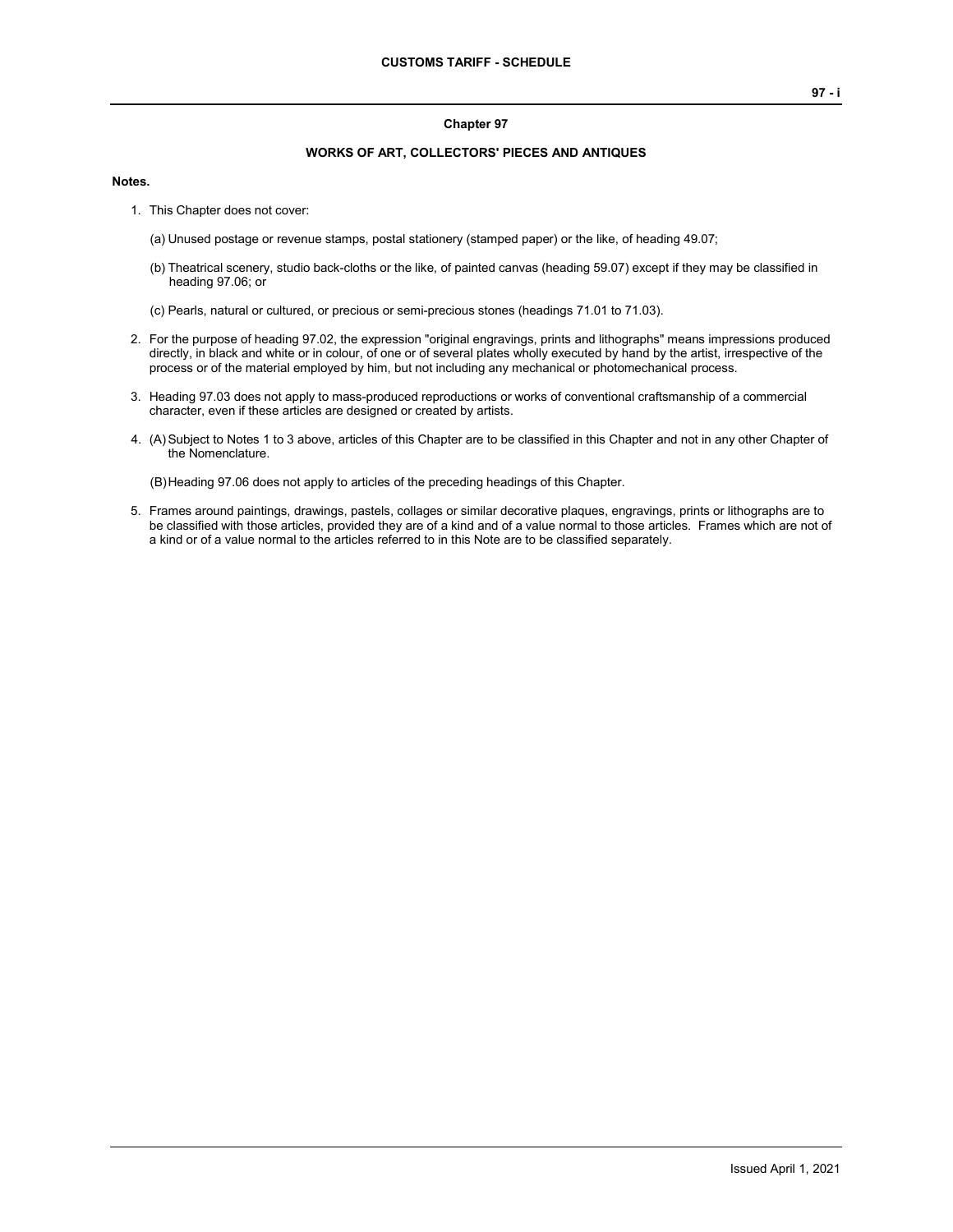## **CUSTOMS TARIFF - SCHEDULE**

| Tariff<br>SS<br>Item                                             | <b>Description of Goods</b>                                                                                                                                                                                              |            | Unit of<br>Meas. | <b>MFN</b><br>Tariff | <b>Applicable</b><br><b>Preferential Tariffs</b>                                                                               |
|------------------------------------------------------------------|--------------------------------------------------------------------------------------------------------------------------------------------------------------------------------------------------------------------------|------------|------------------|----------------------|--------------------------------------------------------------------------------------------------------------------------------|
| 97.01                                                            | Paintings, drawings and pastels, executed entirely by hand, other than<br>drawings of heading 49.06 and other than hand-painted or hand-<br>decorated manufactured articles; collages and similar decorative<br>plaques. |            |                  |                      |                                                                                                                                |
| 9701.10                                                          | -Paintings, drawings and pastels                                                                                                                                                                                         |            |                  |                      |                                                                                                                                |
| 9701.10.10                                                       | - - -Originals by artists<br>Note: The General Tariff rate that applies to goods of this tariff item is<br>the Most-Favoured-Nation Tariff rate.                                                                         |            | <b>NMB</b>       | Free                 | CCCT, LDCT, GPT,<br>UST, MXT, CIAT, CT,<br>CRT, IT, NT, SLT, PT,<br>COLT, JT, PAT, HNT,<br>KRT, CEUT, UAT,<br>CPTPT, UKT: Free |
|                                                                  |                                                                                                                                                                                                                          |            | <b>NMB</b>       |                      |                                                                                                                                |
| 9701.10.90 00 - - - Other                                        |                                                                                                                                                                                                                          |            | <b>NMB</b>       | 5.5%                 | CCCT, LDCT, GPT,<br>UST, MXT, CIAT, CT,<br>CRT, IT, NT, SLT, PT,<br>COLT, JT, PAT, HNT,<br>KRT, CEUT, UAT,<br>CPTPT, UKT: Free |
| 9701.90                                                          | -Other                                                                                                                                                                                                                   |            |                  |                      |                                                                                                                                |
|                                                                  | 9701.90.10 00 - - - Original collages and similar decorative plagues by artists<br>Note: The General Tariff rate that applies to goods of this tariff item is<br>the Most-Favoured-Nation Tariff rate.                   |            | NMB              | Free                 | CCCT, LDCT, GPT,<br>UST, MXT, CIAT, CT,<br>CRT, IT, NT, SLT, PT,<br>COLT, JT, PAT, HNT,<br>KRT, CEUT, UAT,<br>CPTPT, UKT: Free |
| 9701.90.90 00 - - - Other                                        |                                                                                                                                                                                                                          |            | <b>NMB</b>       | 7%                   | CCCT, LDCT, GPT,<br>UST, MXT, CIAT, CT,<br>CRT, IT, NT, SLT, PT,<br>COLT, JT, PAT, HNT,<br>KRT, CEUT, UAT,<br>CPTPT, UKT: Free |
| 9702.00.00 00 Original engravings, prints and lithographs.       |                                                                                                                                                                                                                          | <b>NMB</b> | Free             | CCCT, LDCT, GPT,     |                                                                                                                                |
|                                                                  | Note: The General Tariff rate that applies to goods of this tariff item<br>is the Most-Favoured-Nation Tariff rate.                                                                                                      |            |                  |                      | UST, MXT, CIAT, CT,<br>CRT, IT, NT, SLT, PT,<br>COLT, JT, PAT, HNT,<br>KRT, CEUT, UAT,<br>CPTPT, UKT: Free                     |
| 9703.00.00 00 Original sculptures and statuary, in any material. |                                                                                                                                                                                                                          | NMB        | Free             | CCCT, LDCT, GPT,     |                                                                                                                                |
|                                                                  | Note: The General Tariff rate that applies to goods of this tariff item<br>is the Most-Favoured-Nation Tariff rate.                                                                                                      |            |                  |                      | UST, MXT, CIAT, CT,<br>CRT, IT, NT, SLT, PT,<br>COLT, JT, PAT, HNT,<br>KRT, CEUT, UAT,<br>CPTPT, UKT: Free                     |